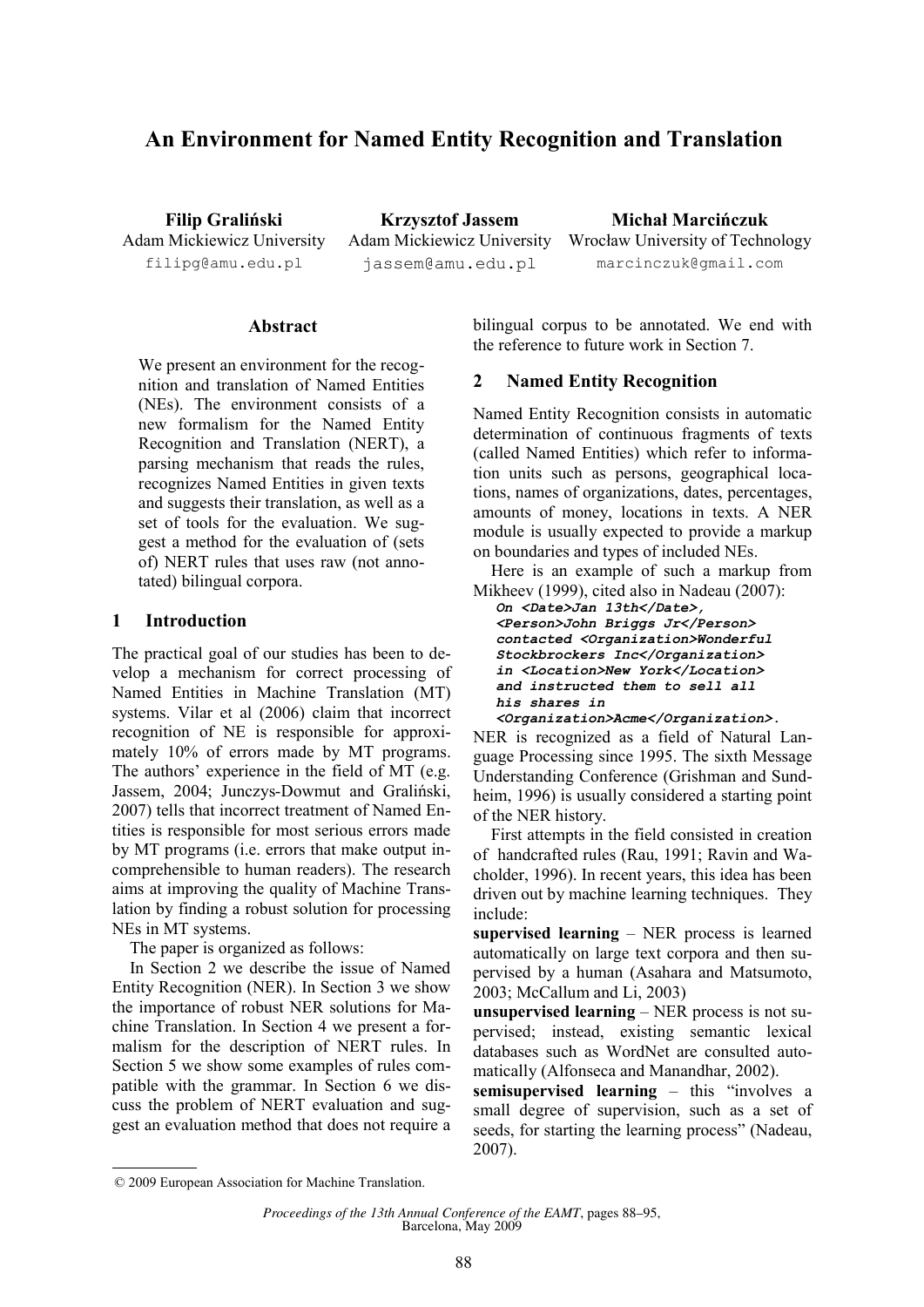The survey of NER solutions is well presented by Nadeau and Sekine (2007).

Some research in the field of NER has been done for the Polish language by Piskorski (2005). The author developed a rule-based formalism for the recognition of named entities in Polish texts and handcrafted a set of NER rules for Polish.

# **3 Named Entity Recognition in MT**

Vilar et al (2006) classify errors made by MT systems. The most general classes of errors are: Missing Words, Word Order, Incorrect Words, Unknown Words, Punctuation. The classification does not include the class (or subclass) named Wrong NE Translation. This is probably due to the fact that errors of this type are hard to classify, which in turn is a result of the fact that incorrect NE translation may cause any of the following errors: Word Order, Incorrect Words, Unknown Words. On the other hand, while examining the percentage of error types in various documents, later in the same paper, the authors introduce the error class "Named Entity" and claim that approximately 10% of MT errors may be classified as belonging to the class.

Our experience with the MT system Translatica (www.poleng.pl, www.translatica.pl) shows an even stronger need for correct recognition and translation of NEs. This is particularly important for free-order languages (like those of the Slavonic origin). Incorrect recognition of NE boundaries results in incorrect syntactic analysis of the sentence, which may be shown by the following example:

```
Podała rękę <Person-dative> Pani
Prezes Justynie Kowalskiej</Person-
dative>.
```
The above correct NE recognition leads to the correct translation:

```
She gave a hand to Mrs. Justyna
Kowalska, Chairperson.
```
Suppose that the same source sentence is erroneously processed by an imperfect NER module as:

```
Podała rękę <Person-nominative>Pani
Prezes</Person-nominative> <Person-
dative>Justynie Kowalskiej</Person-
dative>.
```
The above incorrect recognition would lead to the incorrect translation:

A chairperson gave a hand to Justyna Kowalska.

(It is worth noting that NER results for synthetic languages should contain linguistic information, such as case (e.g. Person-dative) to allow correct syntactical parsing.)

Basic research on Named Entity Recognition and Translation has focused on the paradigm of Statistical MT. The ideas presented by Huang (2005), Huang et al (2005) and Al-Onaizan  $\&$ Knight (2002) aim at statistical methods to collect bilingual lexicons of Named Entities.

We are of the opinion that the purely statistical approach does not solve the NERT robustly because, unlike ordinary words, Named Entities are characterized by fewer repetitions. Instead, we propose the following approach:

- 1) NERT rules are first handcrafted according to a given formalism;
- 2) A testing environment allows automatic evaluation of the impact of the rules on translation quality;
- 3) The rules are enhanced by means of semi-supervised learning.

Babych and Hartley (2003) put forward a hypothesis that MT quality could be significantly improved if NER results were incorporated into MT systems. They carried out an experiment that consisted in incorporating the results of the GALE project into existing commercial MT systems (Systran, Reverso, ProMT). The results of NER tools were manually included into the MT system as Do-Not-Translate lists. The authors reported improvement in the quality of translation. In 2004, we tried to follow this idea for our MT system, Translatica. Soon, we discovered that Do Not Translate idea is not sufficient for our needs. Thus, we extended the formalism for the rules so that it would allow for translation of (parts of) Named Entities. We also added types of recognized NEs, as they were needed for semantic analysis. Equipped with that, we tried to incorporate the NER rules into our translation system. The results were disappointing (improvement of translation quality in some areas was offset by deterioration in others) and we decided to give up the idea and wait for further development in the area of NER.

A paper by Piskorski (2005) gave some hope of attacking the problem again. However, a complex formalism suggested there in our opinion makes it difficult for linguists or machine learning algorithms to create the rules.

The Spejd formalism invented by Przepiórkowski (2008), intended basically for shallow parsing of a text (not necessarily for the needs of MT), gave us new hopes for handling the problem. Our formalism, presented in the Appendix and described in Section 4, is the extension of the Spejd notation. Our engine, intended for named entity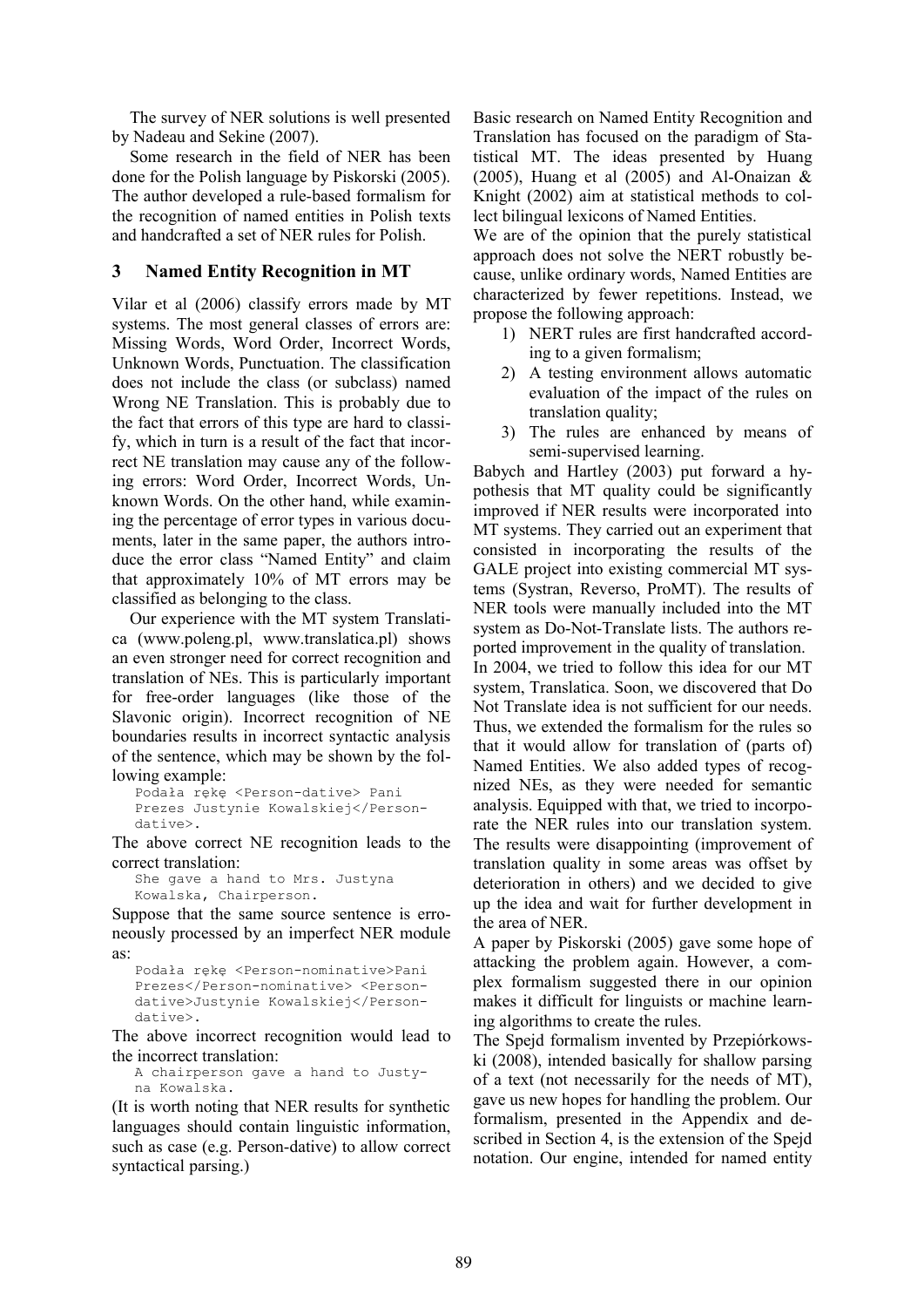recognition and translation (NERT), based on the formalism, was written from scratch.

# **4 NERT grammar**

In this section, we discuss the components of the NERT grammar. Its detailed description is given in Appendix.

# **4.1 NERT definitions**

NERT definitions aim at simplifying rules by using labels (in curly brackets) instead of longish expressions, e.g.:

```
UpperPL=[A-ZĄĆĘŁŃÓŚŹŻ]
LowerPL=[a-ząćęłńóśźż]
# Polish word starting with 
# a upper-case letter: 
ProperPL={UpperPL}{LowerPL}*
```
*# Polish first name:* **FirstNamePL**

=<{ProperPL};sem=first\_name>

```
# Sequence of any number of first
# names and a ProperPL
PersonPL={FirstNamePL}+ <{ProperPL}>
```
# **4.2 Match part of the rule**

Any NERT rule consists of the match part and the action part. The match part consists of the main matching pattern and some optional context patterns:

**Before**: pattern

Imposes the conditions on the context preceding the match in the same sentence – directly or indirectly.

**Left**: pattern

Imposes the conditions on the context preceding the match directly, in the same sentence.

**Match**: pattern

Imposes the conditions on the matching pattern. **Right**: pattern

Imposes the conditions on the context following the match directly, in the same sentence.

**After**: pattern

Imposes the conditions on the context following the match in the same sentence – directly or indirectly.

**Exists**: pattern

Imposes the conditions on the context occurring anywhere in the same sentence.

# **4.3 Action part of the rule**

The action part of the rule creates the translation for the recognized NE. The translation is executed by copying or modifying groups of the NE, or adding new texts to the equivalents. There are two types of actions in the NERT formalism:

*prepend* adds "sure" translation of the recognized entity;

*append* adds "unsure" translation of the recognized entity.

The need for distinguishing between *append* and *prepend* is that some NEs might be alternatively processed by other translation modules. In such a case *prepend* gives priority to the NER module, whereas *append* leaves priority to other modules.

# **4.4 Group Ordering**

Each group that occurs in the match part of the rule is assigned an ordering consecutive integer.

Suppose that the analyzed text contains a string *pani Prezes Justynie Marii Kowalskiej* (dat. *Mrs. Justyna Maria Kowalska, Chairperson*). The match part of the rule for such NEs may have the following form:

Match: <br />  $\delta$ <br />  $\delta$ <br />  $\delta$ <br />  $\delta$ <br />  $\delta$ <br />  $\delta$ <br />  $\delta$ <br />  $\delta$ <br />  $\delta$ <br />  $\delta$ <br />  $\delta$ <br />  $\delta$ <br />  $\delta$ <br />  $\delta$ <br />  $\delta$ <br />  $\delta$ <br />  $\delta$ <br />  $\delta$ <br />  $\delta$ <br /> {FirstNamePL}+ <{ProperPL}>

The recognized groups are then ordered as follows: *pani* – 1, *Prezes* – 2, *Justynie Marii* – 3, *Kowalskiej* – 4.

Group ordering integers are referred to in the action part of rules.

# **4.5 Modifiers**

Modifiers operate on the recognized groups:

**t** – translate the group (use the lexicon)

```
nom, gen, dat, acc, instr, loc –
replace the group with its appropri-
ate inflected case
```
**s[**[(**+**|**-**)*Num*][,][(**+**|**-**)*Num*]**]** – cut characters from the given range of the group, e.g. **s[-1**] cuts the last character

**u** – uppercase the first letter of every token in the group

The ordering integers for recognized groups are preceded by  $\vee$ , e.g.:

```
\1:t – translate the first group of
the recognized entity (use lexicon)
```
**\3:nom** – replace the third group of the recognized entity with its nominative case.

For instance, the following action translates the entity *pani Prezes Justynie Kowalskiej* (assuming that each word matches one group) into *Mrs. Justyna Kowalska, Chairperson*:

prepend(Mrs.  $\sin \frac{4:}{\cos}$ ) 2:t)

The following action translates *2008r* (*r* stands for *rok = year*) into *2008*:

 $prepend(\{1:s[-1]\})$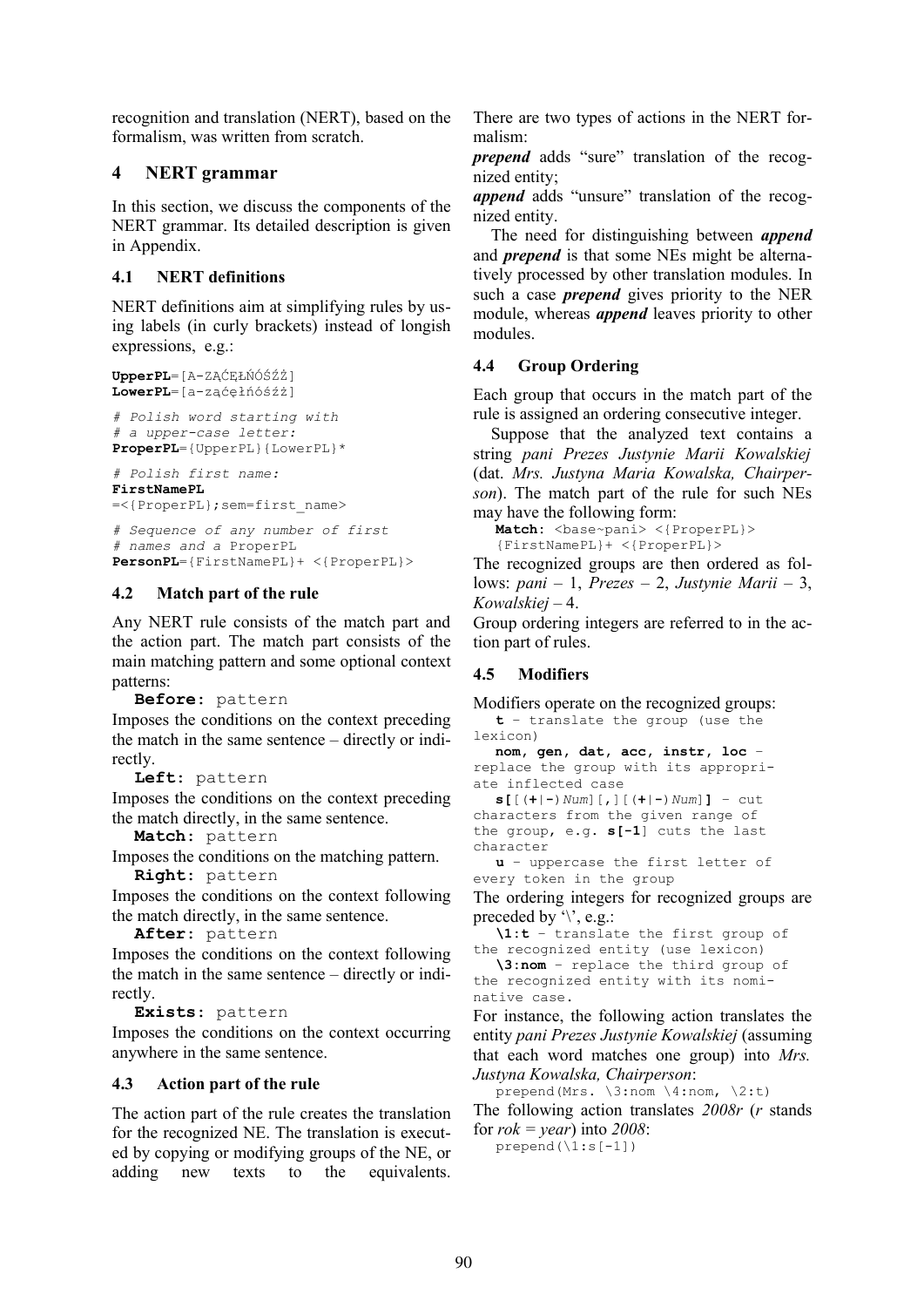#### **4.6 Commands**

Commands set the values of attributes of the translated NE. For example, for setting the semantic class of a recognized NE sem= command should be used:

prepend(Mrs. \3:nom \4:nom, \2:t; sem=person)

# **5 Examples of NERT rules**

#### **5.1 Corporation recognition rules**

Some named entities denoting corporations may be recognized by their specific endings, such as "S.A" (English: "jsc"). A simple rule may look like this:

```
Match: <{ProperPL}>+ <S.A.>
Action: prepend(\1 \2)
```
This would suffice for correct recognition and translation of the following texts:

Indykpol S.A. Bank Handlowy S.A.

However, the above rule would not translate correctly the following text:

akcje **Banku Handlowego S.A.**

*(= shares of Bank Handlowy S.A.)*

Here, the named entity (in bold) should not be just copied. Instead, it should be transformed into the nominative case (*Bank Handlowy S.A.*). The rule needs adjustment:

**Match:** <{ProperPL}>+ <S.A.> **Action:** prepend(\1:nom \2)

This solution will still leave open the problem of words starting with an upper-case letter that precede named entities, as in the following two texts:

```
Wiceprezes Zarządu Banku PKO SA;
Zwyczajnego Walnego Zgromadzenia
Akcjonariuszy INDYKPOL S.A.,
```
The underlined fragments lie beyond the scope of the named entities.

```
An exemplary rule may look like this:
  CORP_AFFIX=wiceprezes|akcjonariusz|
  zarząd|other words used in terms
  denoting (members of) company bod-
  ies
  CORP_NAME=<{ProperPL};base!~{CORP_A
  FFIX}>+
  CORP_SUFFIX=S.A.
  Match:{CORP_NAME} <{CORP_SUFFIX}>
  Action: prepend(\1:nom \2; sem=or-
  ganization)
```
The name of the organization may include a name of a city:

Bank Przemysłowo-Handlowy w Krakowie SA.

```
An appropriate NERT rule looks like this: 
   Match: {CORP_NAME} <w> <sem=city>
   \langle (CORP SUFFIX} >
   Action: prepend(\{1:nom \ w \ \3 \ \4;sem=organization)
```
### **5.2 Temporal expressions**

The presented NERT mechanism allows for recognition and translation of temporal expressions. Here are some examples:

**Match:**  $\langle 1 \rangle$   $\langle$ base~kwartał>  $\langle$ [0-9]{4}r\.> **Action:** prepend(1st quarter of  $\{3:s[-2]\}$ ; sem=time\_period) Example: *1 kwartale 2008r.* = *1st quarter of 2008*

```
Match: <4> <kw> <[0-9]{4}>
Action: prepend(4th quarter of \3;
sem=time_period)
Example: 4 kw 2010 = 4th quarter of 2010
```

```
Match: \langle base \sim \{MonthlyPL\} \rangle \langle [0-9] \{4\} r \rangle.Action: prepend(\{1:t \mid 2:s[-2]\};sem=month)
```
Example: *lutego 1986r.* (gen.) = *February 1986*

 $Match: <[0-9]{1,2} >$  $< [0-9]$  {4}>  $< r \backslash . >$ **Action:** prepend( $\{2:t \mid 1, \exists\}$  sem=date) Example: *1 czerwca 2007 r.* = *June 1, 2007*

### **5.3 Legal terms**

In the machine translation of legal texts, one of the particular problems is the processing of references to act articles, e.g.

```
Original text: Podstawa prawna:
Art. 56 ust. 1 pkt 1 Ustawy z dnia
29 lipca 2005
Expected translation: Legal
grounds: Art. 56.1.1 of the Act of
29 July 2005
```
A NERT rule that processes the above Named Entity (reference to a location in a document) looks like this:

```
Match: \langle \text{Art}\rangle. > \langle \text{NUM}\rangle > \langle \text{ust}\rangle.{NUM} \langle \text{ptt} \rangle \langle \text{num} \rangle > \langle \text{[Uu]} \text{stay} \rangle \langle \text{zz} \rangle\langle \text{dnia} \rangle \langle [0-9][1,2] \rangle<base~{MonthPL}> <[0-9]{4}>
Action: prepend(Art. \2.\4.\6 of
the Act of \10 \ 11:t \ 12; sem=docu-
ment)
```
### **6 Evaluation**

In the evaluation of NER systems two measures are referred to most often: precision and recall (sometimes they are merged in one measure, e.g. F-score). Precision is the ratio of the correct guesses to the number of all guesses, recall is the ratio of the correct guesses to the actual number of NEs in the text.

The question is how to treat the partial guesses, for instance the correct recognition of the NE type and the incorrect recognition of the NE boundaries.

There exist two approaches: one approach assigns a point for each correct type recognition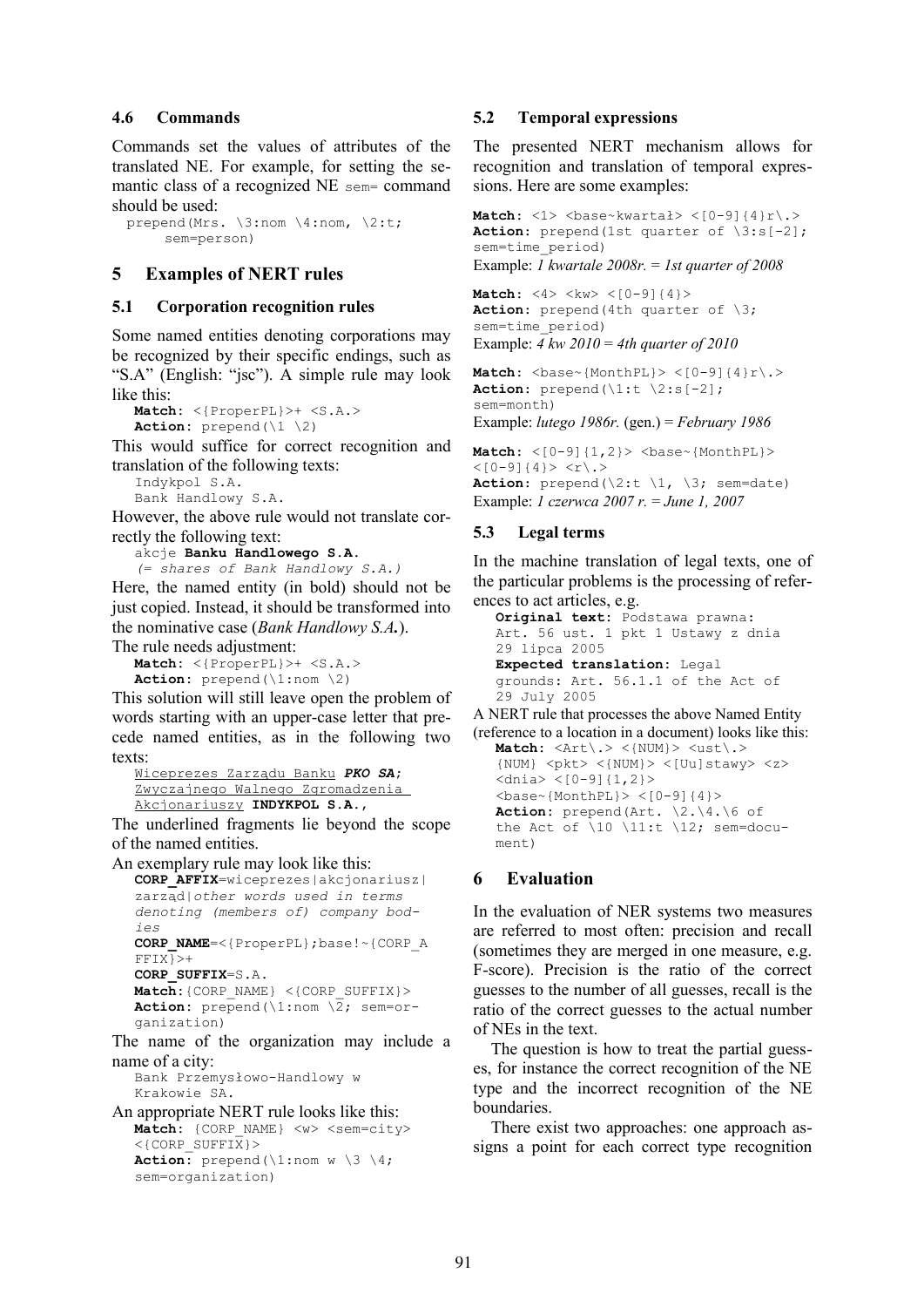(TYPE) and each correct boundaries recognition (TEXT):

```
correct TYPE incorrect TEXT – 1
point
incorrect TYPE correct TEXT – 1
point
correct TYPE and correct TEXT – 2
points
```
(To calculate the recall, the actual number of NEs is multiplied by two).

In the other approach only guesses that are correct both in TYPE and TEXT are assigned a point:

*TEXT and TYPE – 1 point Otherwise – 0 points*

See Nadeau (2007) for a more detailed discussion on NER evaluation.

In our opinion, it is crucial for MT goals that the boundaries are recognized correctly. Moreover, we need an additional parameter for the correct translation of NE. Therefore we suggest the following method of scoring for the evaluation of NERT:

```
incorrect TEXT – 0
correct TEXT correct TYPE incor-
rect TRANSLATION – 1 point
correct TEXT incorrect TYPE correct
TRANSLATION – 1 point
correct TEXT correct TYPE correct
TRANSLATION – 2 points
```
Here is an example of how the suggested NERT evaluation may work:

*Podała rękę Pani Prezes Justynie Kowalskiej.* 

```
Possible NERT recognitions:
```

```
1) Podała rękę Pani Prezes <TYPE:
PERSON; TRANSLATION: Justynie
Kowalskiej>Justynie
Kowalskiej</PERSON> 
Score – 0 (correct TYPE, incorrect
TEXT, incorrect TRANSLATION)
Recall – 0
```

```
Precision – 0
2) Podała rękę Pani Prezes <TYPE:
PERSON; TRANSLATION: Justyna Kowal-
ska>Justynie Kowalskiej</PERSON>
Score – 0 (correct TYPE, incorrect
TEXT, correct TRANSLATION)
Recall – 0
Precision – 0
3) Podała rękę <TYPE: PERSON;
TRANSLATION: Mrs. Chairperson
```

```
Justyna Kowalska> Pani Prezes
Justynie Kowalskiej</PERSON>
Score – 1 (correct TYPE, correct
TEXT, incorrect TRANSLATION)
```
**Recall – 0,5 Precision – 0,5**

```
4) Podała rękę <TYPE: PERSON;
TRANSLATION: Mrs. Justyna Kowalska,
Chairperson>Pani Prezes Justynie
Kowalskiej</PERSON>
Score – 2
```
**Recall – 1 Precision – 1**

In order to provide such an evaluation of a NERT module one needs to have access to an appropriately annotated corpus.

We have calculated the Precision of our methods in the following way:

- 1) Handcraft an initial set of NERT rules;
- 2) Run the NERT mechanism consistent with the rules against a set of approximately 10 000 Polish sentences from legal documents;
- 3) Select sentences which contain recognized NEs;
- 4) Divide the resulting set into two equal parts;
- 5) Evaluate the set of rules against the first half;
- 6) Adjust the rules;
- 7) Evaluate the set of rules against the remaining half.

To evaluate the results, three translators have been requested to verify the translation of all entities recognized by the modules. For each of 3160 entities the translators scored their TEXT, TYPE or TRANSLATION by either 1 point (correct) or 0 points (incorrect).

Table 1. shows the Precision calculated in the strict approach: set 1 point for the named entity with all of TYPE, TEXT and TRANSLATION values equal to 1, set 0 otherwise:

| #NE<br>Max score |      | Actual score | Precision |  |
|------------------|------|--------------|-----------|--|
| 3160             | 3160 | 2413         | 76,36%    |  |
| Table 1          |      |              |           |  |

Table 2 shows Precision, which allows for partial scores.

|                             |  |                        |      | #NE   Text   Type   Trans   Max   Actual   Prec. |  |
|-----------------------------|--|------------------------|------|--------------------------------------------------|--|
|                             |  | lation   score   score |      |                                                  |  |
| $3160$   2853   3002   2515 |  |                        | 9480 | 8370                                             |  |
| Table 2.                    |  |                        |      |                                                  |  |

Table 3 shows Precision calculated in the method suggested in the paper:

| #       | Max score | Actual score | Precision |
|---------|-----------|--------------|-----------|
| 3160    | 6320      |              | 20%       |
| Table 3 |           |              |           |

The above-mentioned method of NERT evaluation has required plenty of human work (it took 6 translators' workdays to estimate our results). We therefore suggest another method for the NERT evaluation – using the METEOR metrics. METEOR (Banerjee, 2005) is the metrics intended for the evaluation of MT algorithms – by comparing their output to reference texts, translated by humans. METEOR is based on BLEU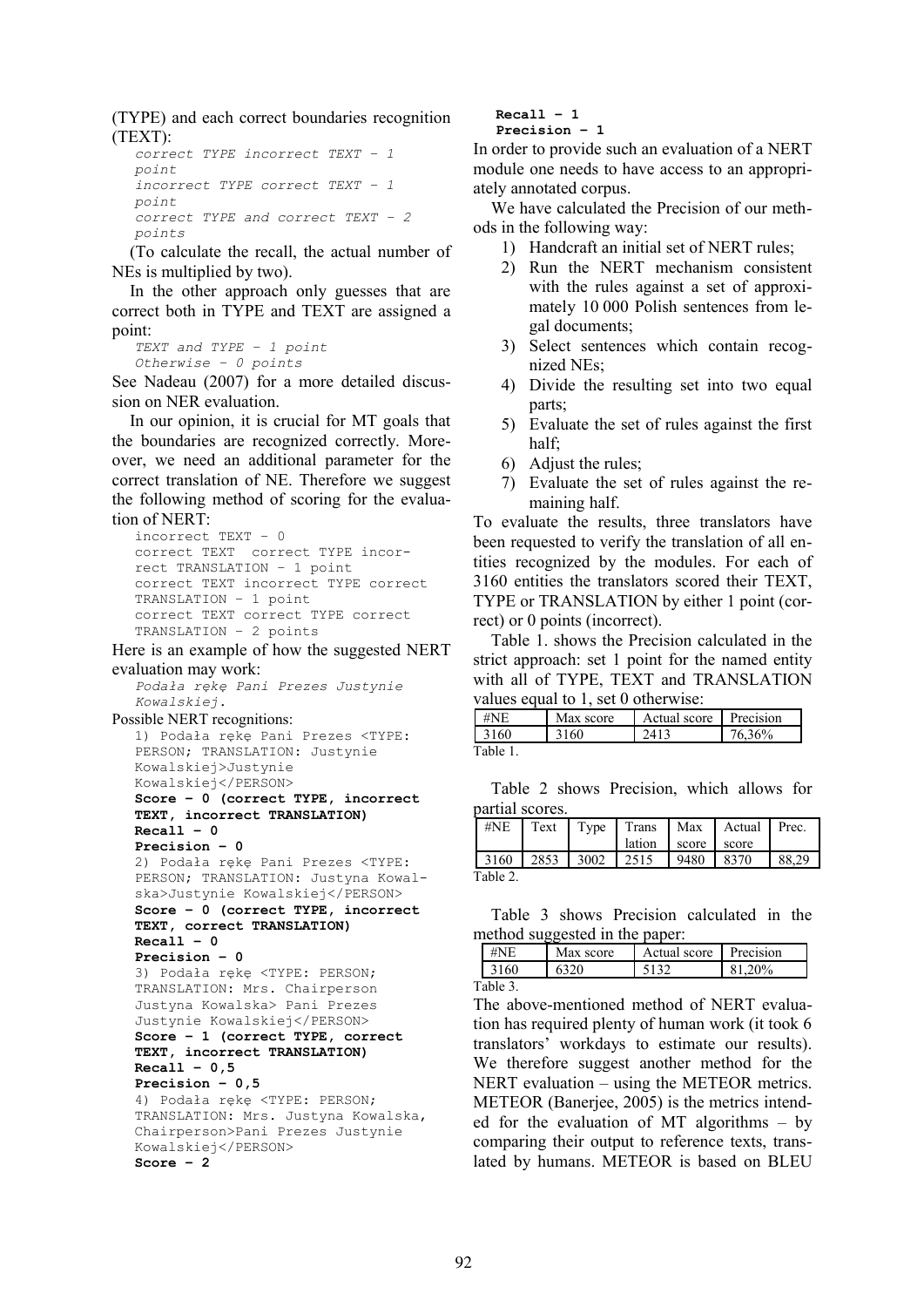(Papineni, 2002) but it emphasizes more recall than precision.

The idea has the following merits:

(1) No annotated corpora are needed;

(2) The evaluation may be executed automatically for any selected subset of the NERT rules (including a single rule):

```
1) Take a bilingual "golden stan-
dard" corpus of manually translated
texts (S | T), the set of all rules
ALL, and the set of selected rules
SELECTED
2) Translate all sentences from the
corpus S:
       2.1 using rules from ALL,
obtaining translation T1
       2.2 using rules from the
difference: ALL – SELECTED, obtain-
ing translation T2
3. Using METEOR metrics:
      3.1. Compare T1 to T, obtain-
ing METEOR(T1)
      3.2. Compare T2 to T, obtain-
ing METEOR(T2)
4. If METEOR(T1) – METEOR(T2) > F1
(positive threshold)
       then assume SELECTED as use-
f_{11}1If METEOR(T2) – METEOR(T1) > F2
(negative threshold)
       then assume SELECTED as un-
```
Otherwise assume **SELECTED** as unreliable The METEOR evaluation of our preliminary efforts for the whole set of handcrafted Polish-to-

English rules are shown in Table 4.

| #sentences    | avg. score<br>without<br><b>NERT</b> | #sentences<br>changed with<br>NERT | avg. score<br>with NERT |
|---------------|--------------------------------------|------------------------------------|-------------------------|
| 9794<br>$-11$ | 0.577                                | 1461                               | 0.581                   |

Table 4.

### **7 Future work**

**desirable**

As reported in this paper, the first step of the research has been to create the NERT mechanism and incorporate it into an existing MT system.

The next step would be to create a testing environment, which will allow for the following supervision functionalities:

**Rule edition:** Edit a rule; Erase a rule; Create an inverted language direction rule.

**Rule evaluation:** Select a testing text corpus; Use the complete set of rules to test against the golden standard; Use an incomplete set of rules to test against the golden standard; Compare the tests; Use regressive tests.

We will develop the rules for 5 language pairs: Polish-English/French/German/Russian/Spanish.

The seed sets of rules will be hand-crafted. Then the rules will be refined statistically. The testing environment will allow for supervision.

#### **7.1 Statistical rule acquisition**

We claim that human translation of NE between languages that use the same alphabet is reliable and therefore we want to use human expertise while creating NERT rules. On the other hand, we would like to benefit from existing bilingual corpora. Therefore we intend to develop statistical methods for the acquisition of NERT rules. These rules will be automatically evaluated against a bilingual corpus (see Section 6) and finally verified by humans.

Our method is similar to the semi-supervised learning used by Nadeau (2007). There, the author manually creates seeds of NE, on which the system learns new Named Entities. We shall create the seed rules. The system will learn new rules statistically.

To clarify the intended algorithm we show how it should work on exemplary definitions and a rule R.

```
CORP AFFIX=<br/>base~(prezes|akcjonar-
 iusz|zarząd)>
CORP_SUFFIX=S.A.
R:
Left: <{CORP_AFFIX}>
Match: {CORP_NAME} <{CORP_SUFFIX}>
```
The algorithm is to identify other, so far unknown, affixes that can occur directly before a company name. A new NERT rule (meta-rule) M is designed, where the affix is replaced by a wild character:

M:

Left: <br/>base~.\*> Match: {CORP\_NAME} <{CORP\_SUFFIX}>

Rule R is run against a corpus. Suppose R finds the following matches:

```
Prezes Polmos S.A.
Zarząd Citronex S.A
```
The following rules are derived from the meta-rule M and the set of found matches:

```
M1: Left: <br/>base~.*>
       Match: <Polmos> <S.A.>
M2: Left: <br/>base~.*>
       Match: <Citronex> <S.A.>
```
Now, M1, M2 are run against the corpus, resulting in new matches, e.g.:

```
Wiceprezes Polmos S.A.
Sekretariat Citronex S.A.
```
This, in turn, results in new NER rules:

```
R1: CORP AFFIX=<br/>base~(wiceprezes)>
       CORP_SUFFIX=S.A.
R2: CORP_AFFIX=<br/>base~(sekretariat)>
```

```
CORP_SUFFIX=S.A.
```
The ACTION part of the rules is copied from rules prepared by humans.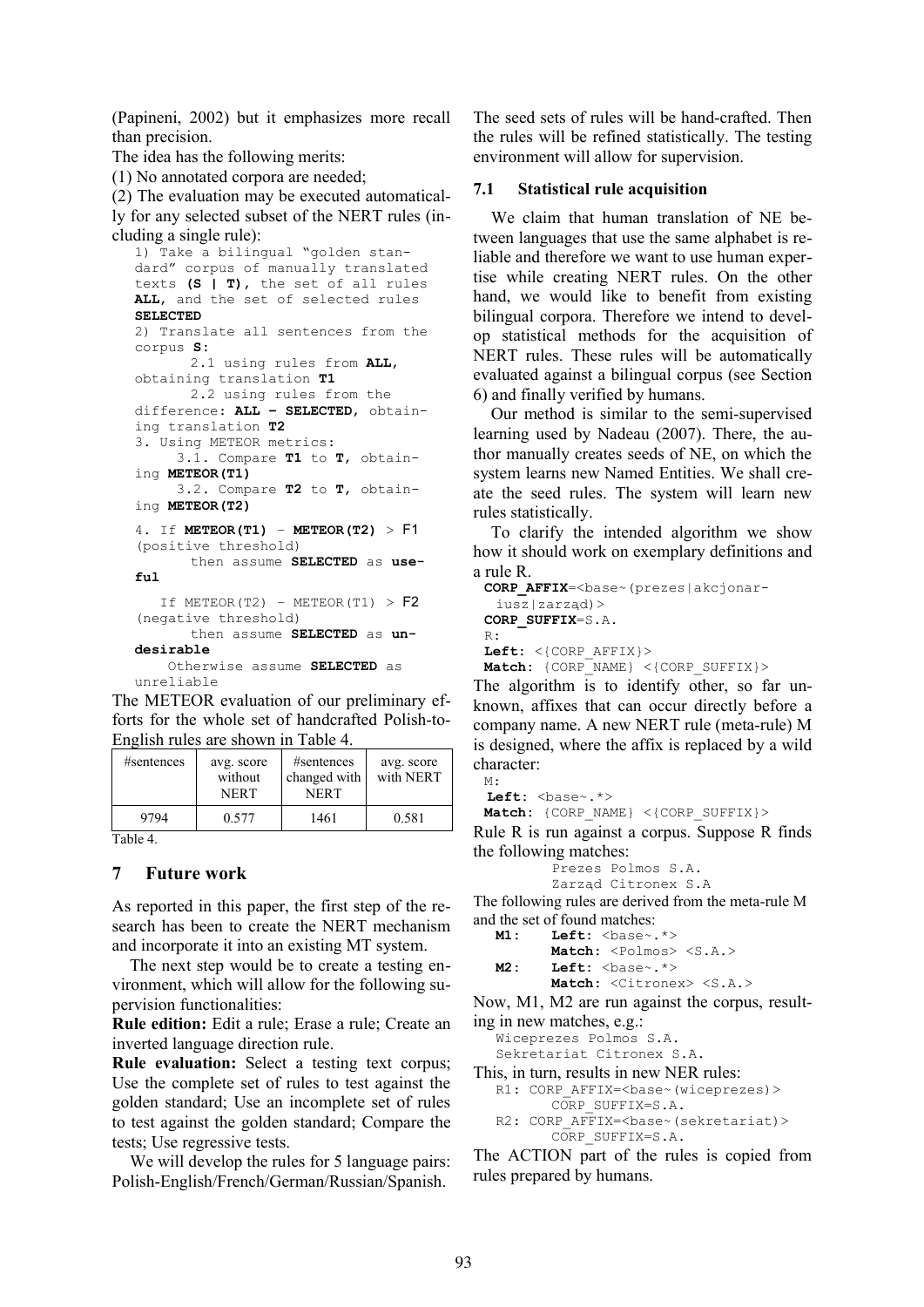#### **Acknowledgment**

The paper is based on research funded by the Polish Ministry of Science and Higher Education (Grant No 003/R/T00/2008/05).

#### **References**

- **Alfonseca, Enrique and S. Manandhar (2002)**, Unsupervised Method for General Named Entity Recognition and Automated Concept Discovery. *Proc. Intl. Conference on General WordNet*.
- **Asahara, Masayuki and Y. Matsumoto (2003),** Japanese Named Entity Extraction with Redundant Morphological Analysis. *Proc. Human Language Technology conference - North American chapter of the Association for Computational Linguistics.*
- **Babych, B., and A. Hartley (2003),** Improving Machine Translation quality with automatic Named Entity recognition. *Paper presented at the 7th International EAMT workshop on MT and other language technology tools at the 10th Conference of the European Chapter of the Association for Computational Linguistics EACL 2003, Budapest.*
- **Banerjee, Satanjeev and Alon Lavie (2005)**, METE-OR: An Automatic Metric For MT Evaluation With Improved Correlation With Human Judgments. Workshop: On Intrinsic And Extrinsic Evaluation Measures For Machine Translation And/or Summarization
- **Grishman, Ralph and Beth Sundheim (1996)**, Message Understanding Conference - 6: A Brief History. In: Proceedings of the 16th International Conference on Computational Linguistics, I, 466–471.
- **Huang F. (2005),** Multilingual Named Entity Extraction and Translation from Text and Speech, Ph.D. Thesis. Carnegie Mellon University.
- **Huang F., Y. Zhang, and S. Vogel (2005),** Mining Key Phrase Translations from Web Corpora. In: Proceedings of Human Language Technology Conference and Conference on Empirical Methods in Natural Language Processing, 483–490.
- **Jassem K., (2004),** Applying Oxford-PWN English-Polish dictionary to Machine Translation, Proceedings of 9th EAMT Workshop, "Broadening horizons of machine translation and its applications", Malta, 26-27 April 2004
- **Junczys-Dowmut M. and F. Graliński (2007),** Using a Treebank Grammar for the Syntactical Annotation of German Lexical Phrases, *Proceedings of 3rd L&T Conference*, Poznań 2007
- **McCallum, Andrew; Li, W. (2003),** Early Results for Named Entity Recognition with Conditional Random Fields, Features Induction and Web-Enhanced Lexicons. In *Proc. Conference on Computational Natural Language Learning*.
- **Mikheev, Andrei, (1999),** A Knowledge-free Method for Capitalized Word Disambiguation. In: *Proc. Conference of Association for Computational Linguistics*.
- **Nadeau, D. and S. Sekine (2007)**, A Survey of Named Entity Recognition and Classification. In: Sekine, S. and Ranchhod, E. *Named Entities: Recognition, classification and use*. Special issue of Lingvisticæ Investigationes.
- **Nadeau, D. (2007),** Semi-Supervised Named Entity Recognition: Learning to Recognize 100 Entity Types with Little Supervision, PhD thesis, University of Ottawa
- **Al-Onaizan Y. and Knight K. (2002),** Machine transliteration of names in Arabic text Full text , *Proceedings of the ACL-02 workshop on Computational approaches to semitic languages*, Philadelphia, Pennsylvania
- **Papineni, K., Roukos S., Ward T. and Zhu W.-J. (2002),** BLEU: a method for automatic Evaluation of Machine Translation, *Proceedings of the 40th Annual Meeting of the Association for Computational Linguistics (ACL-02), pp. 311-318*
- **Piskorski, (2005),** Named-Entity Recognition for Polish with SProUT. in: Leonard Bolc, Zbigniew Michalewicz, Toyoaki Nishida (eds.): *Lecture Notes in Computer Science Vol 3490 / 2005: Intelligent Media Technology for Communicative Intelligence: Second International Workshop, IMTCI 2004, Warsaw, September 13-14. Revised Selected Papers, Pages 122-, Springer-Verlag 10/2005,*
- **Przepiórkowski A. (2008).** *Powierzchniowe przetwarzanie języka polskiego*. Warszawa: Akademicka Oficyna Wydawnicza EXIT.
- **Rau, Lisa F. (1991),** Extracting Company Names from Text. In *Proc. Conference on Artificial Intelligence Applications of IEEE*.
- **Ravin, Yael and N. Wacholder (1996),** *Extracting Names from Natural-Language Text*. IBM Research Report RC 2033
- **Vilar, D., J. Xu, L.F. D'Haro and H. Ney (2006)**, Error Analysis of Statistical Machine Translation Output. *Proc. Language Resources and Evaluation conference*